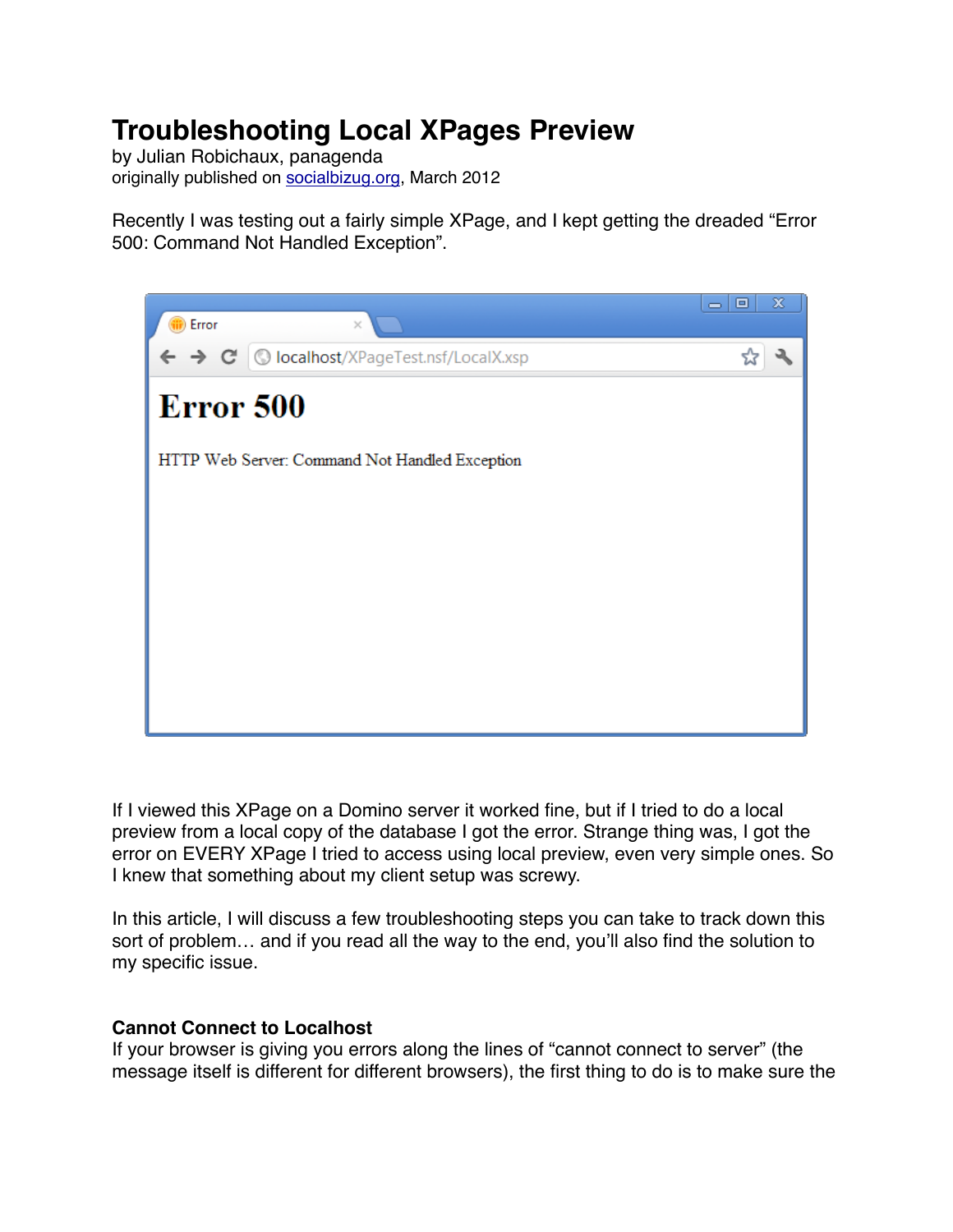local web preview task is running. The easiest way to do that is to open Task Manager and look for the nhttp.exe task, which should be running under your account.

If the task is not running, try to start it up from DDE by choosing a local database (not one on the server), highlighting an entry in the list of XPages in that database, and choosing the menu command "Design — Preview in web browser". Wait for a few moments, and then check Task Manager again to see if nhttp.exe is now in the list.

#### PORT 80 CONFLICTS

If it's still not running (and you didn't get any obvious errors in DDE when you did the "Preview in web browser" command), this might mean that another program is already using port 80. This will often be Skype, a local instance of Domino, or another local web server. A good way to check to see if anything is listening on port 80 is to use the Sysinternals tool: TCPView ( http://technet.microsoft.com/en-us/sysinternals/ bb897437 ). Just download and run the program and check for anything listening on port 80 (or "http").

#### THE WRONG NHTTP?

Because developers often have a local Domino server installed on their machines for testing, it is also important to make sure you are looking for (or at) the correct nhttp.exe task. In other words, you might look at Task Manager or TCPView and say "Well, nhttp is running, so the problem must be something else", but in actuality it is the nhttp.exe for a local Domino server instead of your Notes client.

In TCPView, you can right-click an executable and choose "Process Properties" to determine the full path of the program file. Alternatively, if you're using Windows 7, you can right-click a task in Task Manager and choose "Properties" or "Open File Location" to see the full path.

#### FIREWALL SETTINGS

If the nhttp.exe task is indeed running, and you know it's your Notes client task, but you still get "cannot connect to localhost" types of errors, another thing to check is your firewall settings. Make sure that your firewall allows your client's nhttp.exe to listen to inbound requests. When in doubt, just have the firewall let nhttp.exe listen to TCP and UDP on all ports, and once it's working you can narrow the settings down from there.

Also make sure that your computer doesn't have multiple firewalls running. You might be surprised. I don't know if there is one sure way to diagnose this condition, but it's something else to look for.

WEB PREVIEW PORT IN DDE 8.5.3+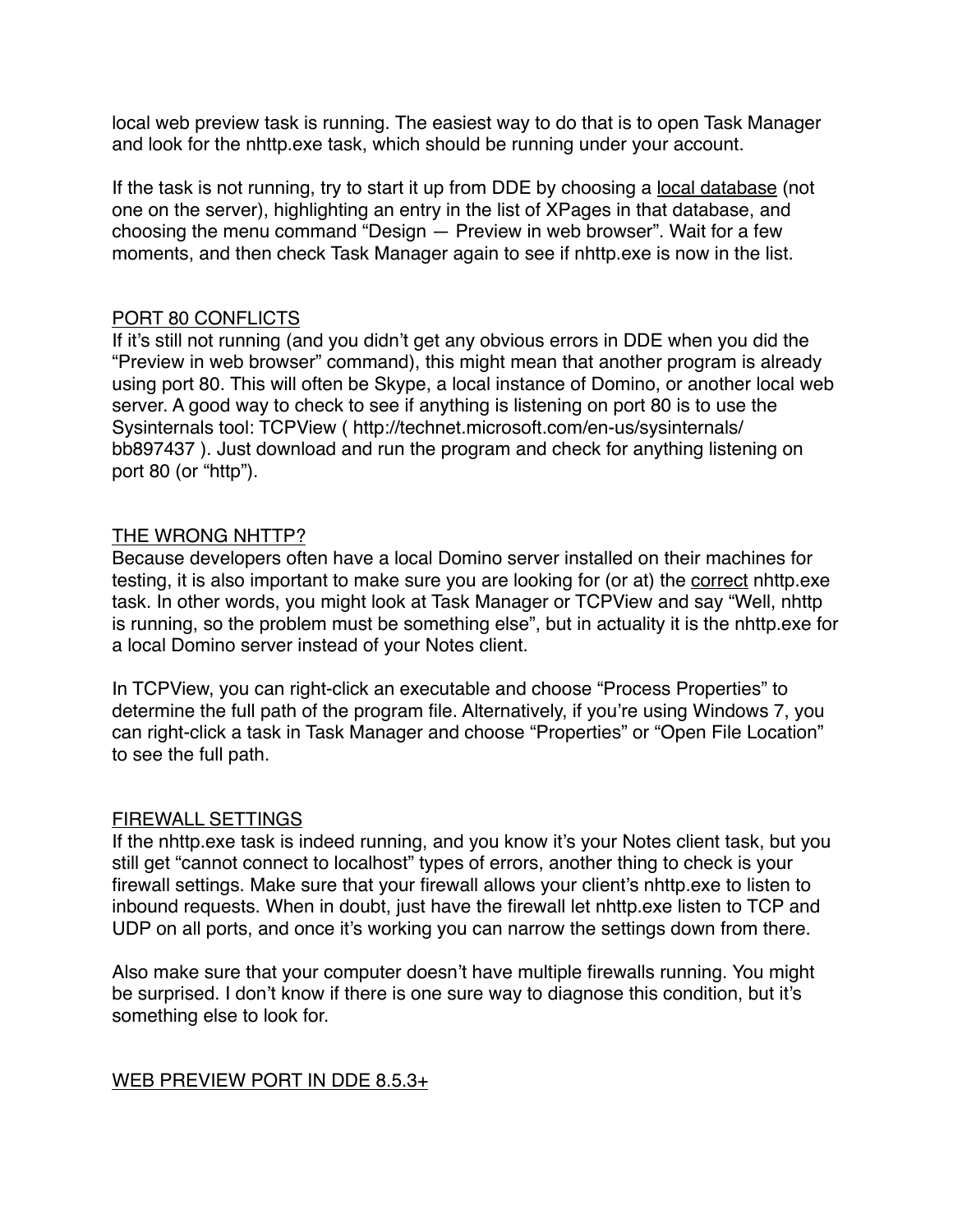Another thing to check is which port the local preview process is using for HTTP. The default port is 80, but in DDE 8.5.3 they added an option to override the local preview port, so you could change it in case it conflicts with something else.

In DDE, choose the menu option File — Preferences, and go to the "Domino Designer" set of preferences. There is a "Web preview port" setting in the "General" section. If this is not set to port 80, you should adjust your URL from ["http://localhost/whatever"](http://localhost/whatever) to "<http://localhost:8080/whatever>" (for example, if your port setting is "8080").

## CLEAR YOUR BROWSER CACHE

If the nhttp task is running and you've checked all the things above, and you still can't connect to localhost with your browser: totally clear your browser cache, restart your browser, and try again. Or try with a different browser. Sometimes the problem is that your browser is just caching an old problem and needs to be reset.

## **Error 500: Command Not Handled Exception**

Another common scenario is that you have your local preview task running properly, but you get a page that says "Error 500 HTTP Web Server: Command Not Handled Exception". Which means that your browser can connect just fine, but the local web server is having a problem displaying your XPage. Sometimes this is an issue with the code on your page, sometimes it's something else.

## TURN ON RUNTIME ERROR NOTIFICATION

The first thing to do is to open your database in DDE and go to the "Application Properties" sheet (not the Properties dialog in the Notes client, but the actual page in DDE). On the "XPages" tab, make sure that the "Display XPage runtime error page" setting is checked, and the error page is "Standard server error page".

Now save the change (close the Properties sheet and choose "Save changes") and try viewing the XPage in your browser again. If you see an "Unexpected runtime error" screen with problem descriptions and stack traces and whatnot, you can use this to troubleshoot the design of your XPage.

NOTE: you normally do not want to have this setting for your production databases, of course. Make sure you change the Application Properties back if this setting might make its way into production.

## TEST ANOTHER DESIGN ELEMENT

If you're still getting the generic "Error 500" message, try opening a different design element in the database (like a view or a document) to see if that works. If it does, your problem is XPage-specific. If not, you might still have a problem with your local web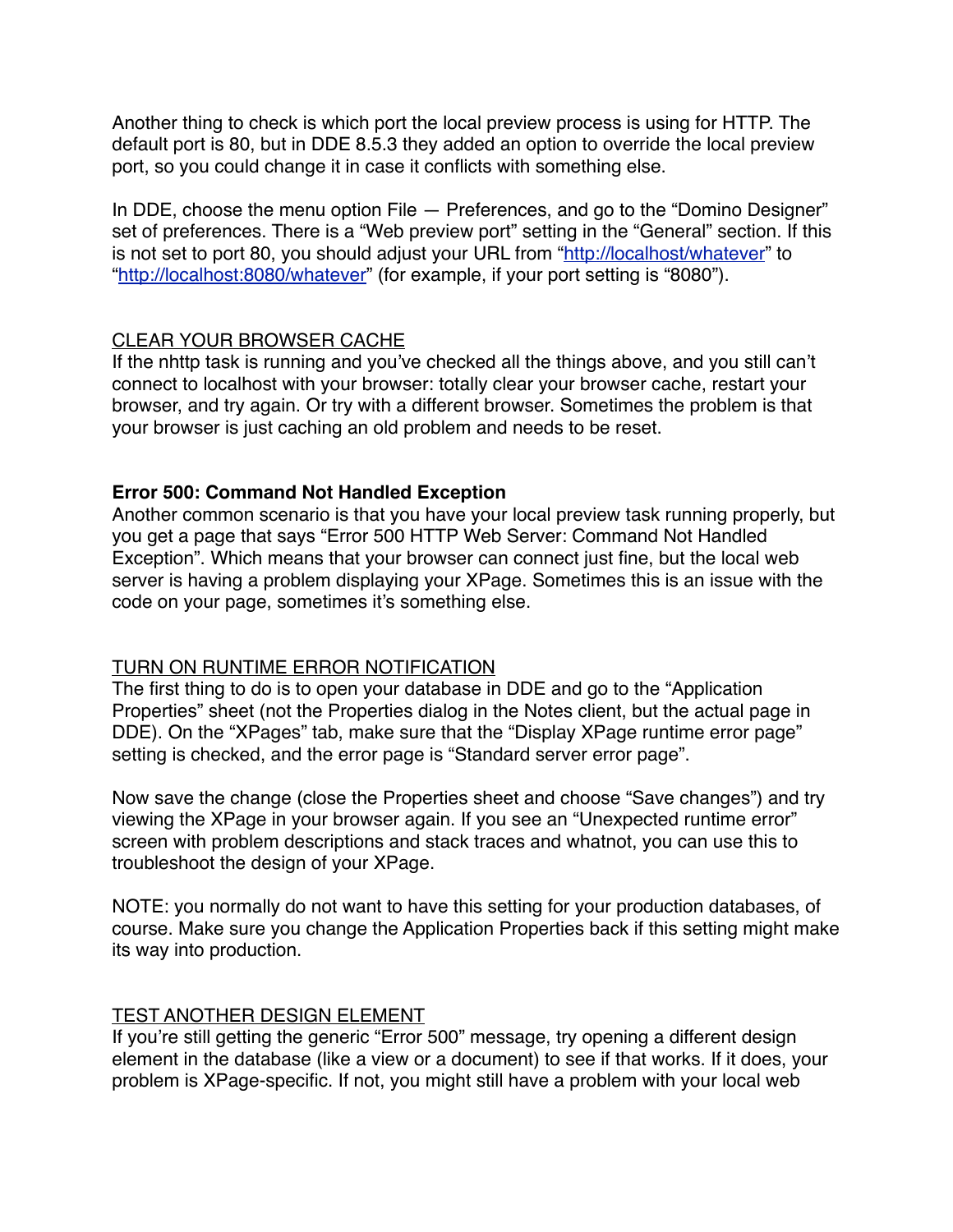preview process, or you might need to check the access levels in the database or something.

## TEST A VERY SIMPLE XPAGE

Something else to try is to test a very, very simple XPage in the database. Create a new XPage and put a text label on it, then save (and build) it and try to look at it in local web preview. Does it work? If so, the problem is probably something to do with the XPage your were originally trying to test. If not, and you can view other design elements in the database but no XPages, the problem might have to do with your Notes client setup.

## CHECK THE LOGS

Go to the folder called "IBM\_TECHNICAL\_SUPPORT" in your Notes Data directory and open up the "console.log" file. This should correspond to the current local preview process, and it reads much like a standard Domino server console log file. What you're looking for here is errors that have to do either with starting the HTTP server, or errors that happen at the time you are trying to view your XPage.

# **The Problem I Had, and the Solution**

In my situation, this is how far I got. The local web preview process was running properly, other design elements would open, but NO XPages would render. All I got was "Error 500" for everything.

In my console.log file, there was a set of lines like this:

[0EB8:0002-0BCC] 03/18/2012 05:16:14 PM HTTP JVM: Caused by: 03/18/2012 05:16:14 PM HTTP JVM: java.lang.ClassNotFoundException: Cannot load "com.ibm.domino.xsp.adapter.osgi.OSGIService" because the bundle "update@../../ shared/eclipse/plugins/com.ibm.domino.xsp.adapter.osgi\_8.5.2.20100730-1730.jar" cannot be resolved. [0EB8:0002-0BCC] 03/18/2012 05:16:14 PM HTTP JVM: at org.eclipse.osgi.framework.internal.core.BundleHost.loadClass(BundleHost.java:229) [0EB8:0002-0BCC] 03/18/2012 05:16:14 PM HTTP JVM: at org.eclipse.osgi.framework.internal.core.AbstractBundle.loadClass(AbstractBundle.java: 1274) [0EB8:0002-0BCC] 03/18/2012 05:16:14 PM HTTP JVM: ... 9 more [0EB8:0002-0BCC] 03/18/2012 05:16:14 PM HTTP JVM: java.lang.ClassNotFoundException

[0EB8:0002-0BCC] 03/18/2012 05:16:14 PM HTTP JVM: at

java.lang.ClassLoader.findClass(ClassLoader.java:365)

[0EB8:0002-0BCC] 03/18/2012 05:16:14 PM HTTP JVM: at

java.lang.ClassLoader.loadClass(ClassLoader.java:653)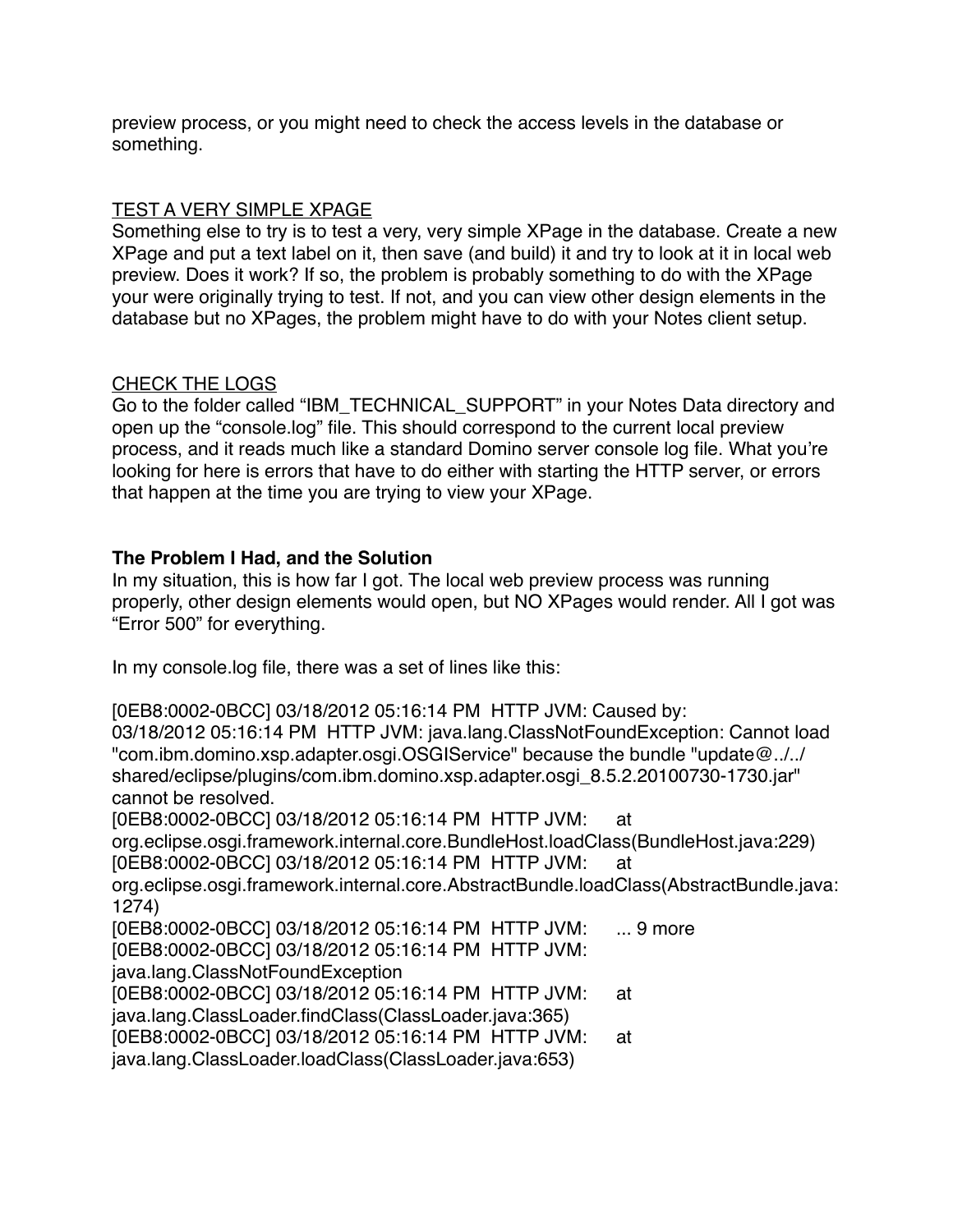[0EB8:0002-0BCC] 03/18/2012 05:16:14 PM HTTP JVM: at com.ibm.domino.http.bootstrap.BootstrapOSGIClassLoader.loadClass(BootstrapOSGIC lassLoader.java:68) [0EB8:0002-0BCC] 03/18/2012 05:16:14 PM HTTP JVM: at java.lang.ClassLoader.loadClass(ClassLoader.java:619) [0EB8:0002-0BCC] 03/18/2012 05:16:14 PM HTTP JVM: at com.ibm.domino.http.bootstrap.BootstrapClassLoader.findClass(BootstrapClassLoader.j ava:79) [0EB8:0002-0BCC] 03/18/2012 05:16:14 PM Xsp Initialization error - Could not load class or methods [0EB8:0002-0BCC] 03/18/2012 05:16:14 PM No statistics block. HTTP load statistics will not be collected [0EB8:0002-0BCC] 03/18/2012 05:16:15 PM HTTP Server: Started [0EB8:0009-0E38] 03/18/2012 05:19:20 PM HTTP Web Server: Command Not Handled Exception [/XPageTest.nsf/LocalX.xsp] Anonymous

At the end, you'll see that it shows "HTTP Server: Started", so I know that my local nhttp task is up and running (and able to serve up design elements like views and forms). However, right before that it has an "Xsp Initialization error" message, which means that the XPages engine couldn't start.

All this is consistent with the fact that my local preview is running, but I can't view any XPages. Okay, fine. Why? This message at the top is very suspicious:

Cannot load "com.ibm.domino.xsp.adapter.osgi.OSGIService" because the bundle "update@../../shared/eclipse/plugins/

com.ibm.domino.xsp.adapter.osgi\_8.5.2.20100730-1730.jar" cannot be resolved.

It is suspicious because I am using DDE version 8.5.3, but the jar file that cannot be loaded has an 8.5.2 version stamp. Why would that be?

As it turns out, when I upgraded this Notes client from 8.5.2 to 8.5.3, something strange happened and some of my old 8.5.2 jar files stayed around. The offending ones were in my Notes/osgi/rcp and Notes/osgi/shared folders, which are folders that have (among other things) jar files that are used for running the XPages engine on the Domino server.

I went through the "plugins" and "features" subfolders of each of those directories (osgi/ rcp and osgi/shared) and deleted all the duplicate jar files and folders I found. For example, if I saw these two files:

com.ibm.xsp.domino.server\_8.5.2.20100730-1730.jar com.ibm.xsp.domino.server\_8.5.3.20110915-2025.jar